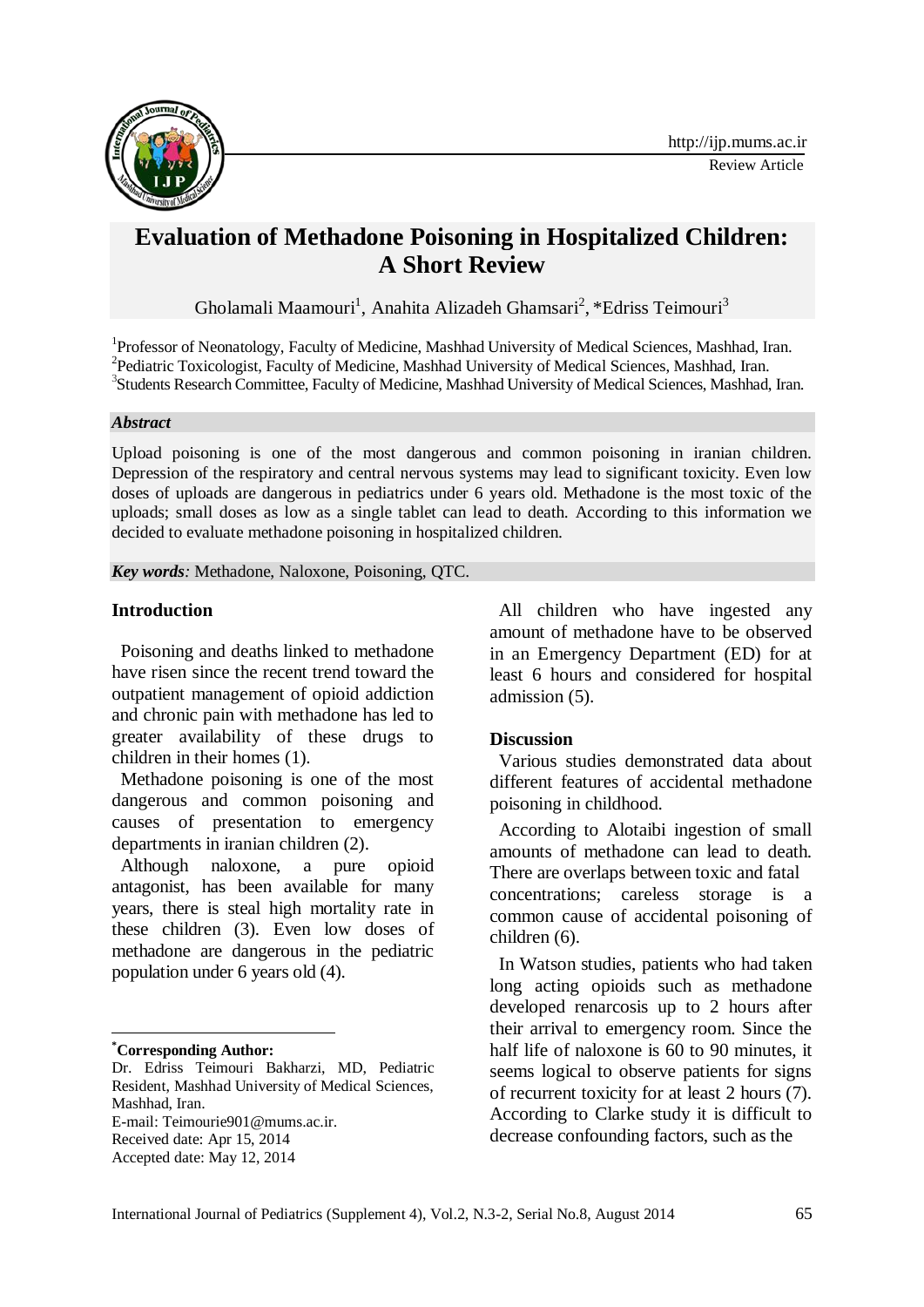probable range of different opioids, coingestants, and adulterants that can be taken, the variety of ways by which they can be taken (orally, intravenously, subcutaneously, nasally, or by smoking), and the complex treatment regimes that are given. It is mostly difficult to determine what individual patients have taken because usually they do not know (3).

In Shania studies, higher doses of methadone in the syrup form appear to exert a similar severity of poisoning and results compared to lesser doses of that in the form of tablet (8).

There have been multiple case reports of methadone ingestions in children reporting significant toxicity from doses as low as  $\overline{5}$ milligrams (Table. 1).

| Table1:                       | Multiple                    |                | case                      | of<br>reports         | methadone                                                      | ingestions       | in<br>children                                         |
|-------------------------------|-----------------------------|----------------|---------------------------|-----------------------|----------------------------------------------------------------|------------------|--------------------------------------------------------|
| <b>First author</b><br>(Ref.) | <b>Publicat</b><br>ion year | No.<br>cases   | Age $(s)$                 | Amount(s)             | No. significant<br><b>CNS/respiratory</b><br><b>Depression</b> | No.<br>deaths    | <b>Reports of prolonged</b><br>symptoms                |
| Aronow(9)                     | 1972                        | 18             | $<$ 7 years               | $5-40$ mg             | 9                                                              | $\mathbf{1}$     | Up to 13 h                                             |
| Bunchy $(10)$                 | 1994                        | 44             | $11$ mon $-7$<br>years    | Up to 200 mg          | 20                                                             | $\overline{c}$   | $24 - 48 h$                                            |
| Sesso(11)                     | 1975                        | $\mathbf{1}$   | 7 mon                     | $10 - 13$ mg          | $\mathbf{1}$                                                   | $\mathbf{0}$     | 5.5h                                                   |
| Lee(12)                       | 1974                        | 15             | $1-6$ years               | $30 - 1120$ mg        | 10                                                             | $\overline{c}$   | Seven required multiple<br>doses of opioid antagonists |
| Robinson(13)                  | 1971                        | 3              | $2-10$ years              | Up to $50 \text{ mg}$ | 3                                                              | $\mathbf{0}$     | 8 h                                                    |
| Daimio $(14)$                 | 1973                        | $\overline{4}$ | $15$ mon $-$<br>5.5 years | $20 - 80$ mg          | 4                                                              | 4                | >20 h                                                  |
| McCauley(15)                  | 1969                        | $\mathbf{1}$   | $21$ mon                  | $20$ mg               | $\mathbf{1}$                                                   | $\overline{0}$   | 18 <sub>h</sub>                                        |
| Brooks(16)                    | 1999                        | $\mathbf{1}$   | 30 mon                    | Unknown               | 1                                                              | $\theta$         | None                                                   |
| Schwab(17)                    | 2001                        | 2              | $8$ mon $-3$<br>years     | Unknown               | $\overline{2}$                                                 | $\overline{0}$   | Unknown                                                |
| Farnaghi $(2)$                | 2009                        | 31             | $4$ mon-<br>12years       | $21-33mg$             | 30                                                             | $\boldsymbol{0}$ | 51 <sub>hr</sub>                                       |
| Say(18)                       | 1971                        | 1              | 2 years                   | $80 \text{ mg}$       | $\mathbf{1}$                                                   | $\boldsymbol{0}$ | $48 - 72h$                                             |
| Taheri(19)                    | 2013                        | 385            | $1 - 90$                  | unknown               | 224/137                                                        | unknown          | $4 - 240 h$                                            |
| Jabbehdari(20)                | 2012                        | 31             | $<$ 12 years              | $2-125mg$             | 12                                                             | unknown          | 51 <sub>hr</sub>                                       |

In one study in England by Eastwood and co-workers 13 cases of methadone poisening were reported, all the children were below the age of 4 years. 5 cases (38%) were found to be dead on arrival with mean methadone concentration of (0.38 mg/L). Methadone concentrations in the survivors on arrival were (0.06) to  $(0.40 \text{ mg/L})$  (mean=0.16) (5). Sabzi and coworkers did a study on taleghani hospital emergency record of referred children during (2009) in Iran. From (6053) children entered the department (164) cases recorded as accident and poisoning. 65 cases (63.39%) were opium toxicity and 7

Cases (26.4%)were methadone toxicity (21).

## **Conclusion**

Methadone poisoning is one of the most dangerous and common poisoning due to low education of patients and careless storage of methadone. In order to reduce the rate of poisoning child-resistant containers for dispensing syrup and reduction in methadone concentration should be used, however there is greater chances of survival if the child presents early to emeregency department and quickly diagnosed and treatment with an opioid antagonist is started.